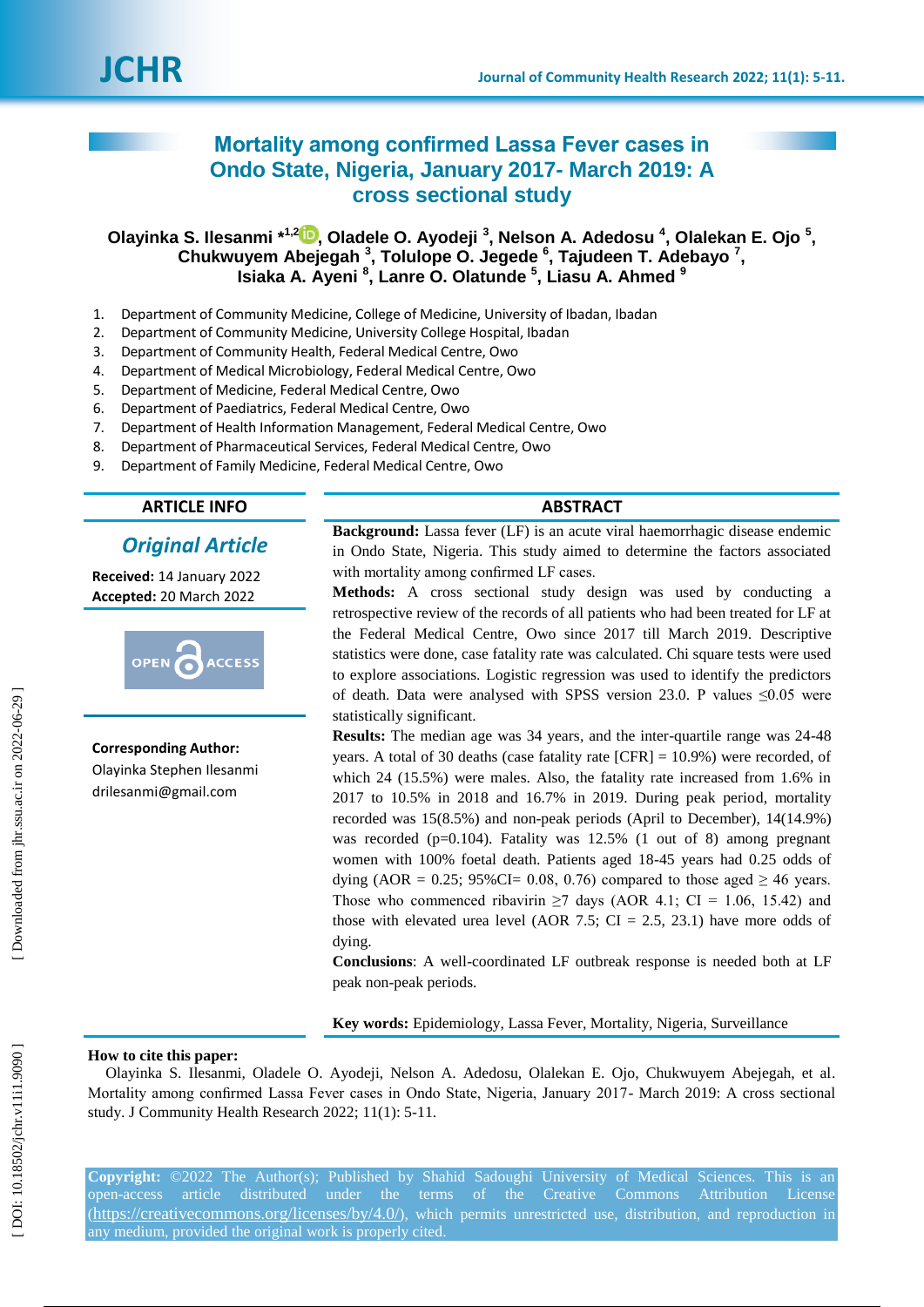#### **Introduction**

Lassa fever (LF) is a viral hemorrhagic disease, with non -specific clinical manifestations that make diagnosis challenging (1). LF is characterized by body weakness, malaise, fever, vomiting, nausea, diarrhoea, cough, chest pain, muscle pain, and hearing loss (2,3). The similarity in the presentation of LF with other febrile illnesses makes LF diagnosis difficult, in fact, nearly 80% of LF cases are asymptomatic and go undiagnosed (4,5). Among LF patients who present with symptoms, clinical diagnosis of LF is made through either of the following tests: Antibody enzyme -linked immunosorbent assay (ELISA), Reverse transcriptase polymerase chain reaction (RT -PCR) assay, and antigen detection tests (6). LF is endemic in 4 countries in West Africa: Nigeria, Liberia, Sierra Leone and Guinea with sporadic cases in Mali, Burkina Faso, Benin, Togo, Ghana and Cote d' Ivoir e ( 1 ). It was first discovered in Nigeria in 1969 and has continued to manifest in the country in epidemic proportions and as endemic or sporadic outbreaks ( 7 ). The disease affects about 150,000 –300,000 people in West Africa yearly leading to mortality in about 5000 of these cases (8,9 ) . In recent years, there have been yearly outbreaks with a seasonal pattern where the number of positive cases peaks from November through March (dry season) (10,11).

In 2020, the Nigeria Centre for Disease Control (NCDC) reported a total of 365 confirmed cases and 47 deaths in the first 5 weeks of the year - a case fatality rate (CFR) of 12.9% (12 ) . Of these, Ondo, a state in the south -western region of the country has contributed the highest number of cases – 129 ( 3 5%) with a CFR of about 13% (13). Ondo state is endemic for LF, accounting for 35 - 50% of total number of cases in Nigeria since 2017. In view of this, a LF Infection Control and Research Centre (ICRC) was started at Federal Medical Centre, Owo, Ondo State in 2017. This centre is dedicated to the management of LF patients .

Other risk factors for mortality have been identified by some studies in other centres in the country. These determinants of mortality include extremes of age, pregnancy status in women, acute kidney injury, "creatinine and urea levels", delay in treatment commencement as well as delay in the activation of the incident command system (14,15 ) . It is pertinent to examine the contributory factors to LF -related mortality in Ondo State, Nigeria. This study therefore aimed to determine mortality related factors among confirmed LF cases at the LF Infection Control and Research Centre, Federal Medical Centre, Owo, Ondo State.

#### **Method s**

## **Study Area**

This study was done at the Federal Medical Centre located in Owo, Ondo State Nigeria , a tertiary health facility established to serve the specialized health needs of Owo, Akure and their environs. The diagnosis of LF was confirmed by Polymerase Chain Reaction test. All LF positive patients seen at the FMC Owo were referred for treatment prior to January 2017. The Infection Control and Research Centre (ICRC) at the Federal Medical Centre started as Infection Control Ward (ICW) in January 2017 in response to managing LF. The ICW was renamed ICRC after the unprecedented outbreak of LF disease in the first few months of 2018. A -34 -bedded facility was provided on the 28th day of February 2018. The ICRC collaborates with other national and international organizations for research and management including Nigeria Centre for Disease Control (NCDC), Alliance for International Medical Action (ALIMA) and African Centre of Excellence for Genomics of Infectious Diseases (ACEGID).

The activities of the ICRC are controlled through an Emergency Operations Centre (EOC) that was set up to serves as the command centre for all activities during an outbreak. The various pillars of the EOC form the foundation on which the EOC functions. In this current outbreak, the National LF EOC operates on six major pillars as activated by the Nigeria Centre for Disease Control: Coordination, Surveillance/Epidemiology; Case management; Infection Prevention and

**6**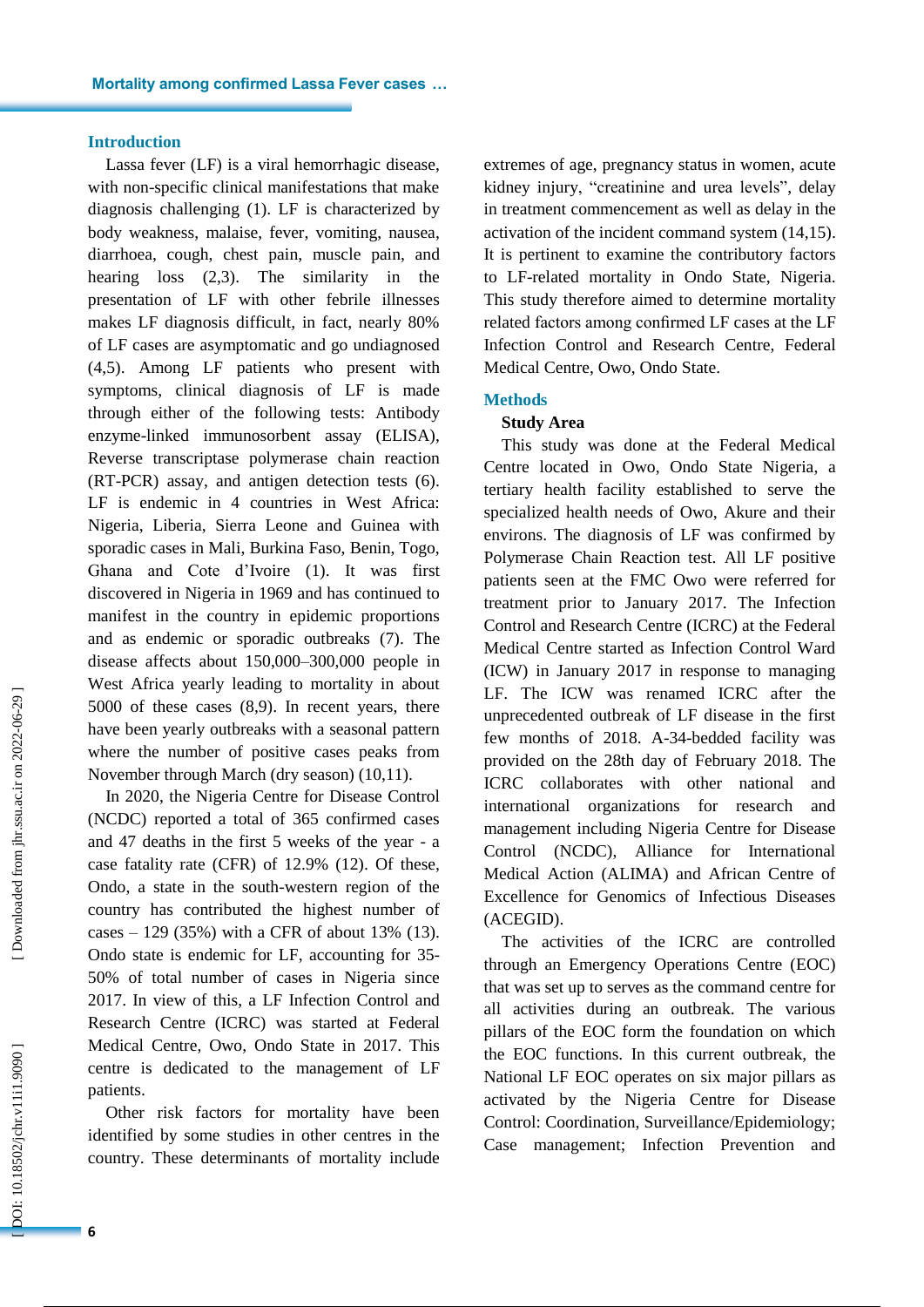Control/Safe Burial; Risk Communication; Logistics; and supplies and Laboratory. Response activities revolve around these pillars.

## **Study Design**

A cross sectional study design was used by conducting a retrospective review of the records of all patients who had been treated for L F at the facility since 2017 till March 2019.

# **Sampling technique**

All the records of patients who had been treated at the facility since 2017 till March 2019 were included . Line lists and clinical records were used to extract information on age, sex, date of onset of symptoms, date of first presentation at the health facility with LF symptoms, date of sample collection, date laboratory confirmation was received, date ribavirin was commenced, comorbidities, and outcome.

#### **Data analysis**

We analysed surveillance, epidemiological, clinical and laboratory data during the 2017 to 2018 outbreak and the peak period (January to March) of 2019. Descriptive statistics were done, case fatality rate (number of death/ those at risk of dying \* 100) was calculated. Association s between independent variables and death were explored with Chi square test s. Logistic regression was used to identify the predictors of death. Normal creatinine level was defined as 0.6 to 1.2 milligrams (mg) per decilitre (dL) in adult males and 0.5 to 1.1 milligrams per decilitre in adult females. Creatinine levels were measured by the Jaffe method, which is an alkaline -based method. Creatinine in the sample reacts at an alkaline PH with the picrate to constitute a creatinine-picrate complex. We defined ribavirin commencement as early if it was initiated within 7 days of symptom onset and as delayed if it was not. Peak transmission period is the first 12 weeks (January - March) yearly. We defined confirmed cases based on the Technical Guidelines for Integrated Disease Surveillance and Response in Nigeria (16,17). Data was analysed with Statistical Package for the

Social Sciences version 23.0. P values  $\leq 0.05$  were statistically significant.

#### **Results**

Out of the 440 patients tested, 308(70%) were positive for LF. However, records were available for review for only 276 of these positive cases. The median age was 34 years (inter quartile range= 24- 48 years ). Among those aged 46 years and above , 16(20%) died compared to 3(10.7% ) among patients less than 18 years (p=0.006). Death among males was 24(15.5%), while death among females was 6(5%) , (p=0.005). In patients with elevated creatinine level, 15(24.2%) died compared to 6(4.1%) of those with normal creatinine level  $(p<0.001)$ . There was no difference in death rate between the peak and non -peak period. In all 30 patients died (case fatality rate [CFR] = 10.9%; Fatality rates went from 1.6% in 2017 to 10.5% in 2018 and 16.7% in 20 19, p=0.025. Figure 1. Fatality was 12.5% (1 out of 8) among pregnant women with 100% foetal death. CFR was 16.3% among those who commenced Ribavirin 7 days or more after onset of symptoms later from onset, 24.2% in those with elevated creatinine and 40.7% in those with elevated urea. Table 1

The leading signs and symptoms that LF confirmed patients presented with were fever (251), body weakness (145) and headache (100).

Table 2 shows the predictors of death among confirmed LF cases January 2017 – March 2019, Ondo State, Nigeria. Patients who were more likely to die were, those commenced on Ribavirin on or after the 7th day of symptoms onset (Adjusted odds ratio [ORadj] for age group, sex, commencement of ribavirin, and urea level which were significant at the bivariate level. Those who commenced ribavirin on or after the seventh day of symptoms onset had 4 times odds of dying (ORadj  $= 4$ ; 95% confidence interval [CI]  $= 1.1, 15.4$ ), those with elevated urea level had eight times odds of dying  $(ORadj 7.5; CI = 2.5, 23.1)$ , While patients aged 18 -45 years had 75% lesser odds of dying  $(ORadi = 0.25; CI = 0.08, 0.76)$  after adjusting for other variables.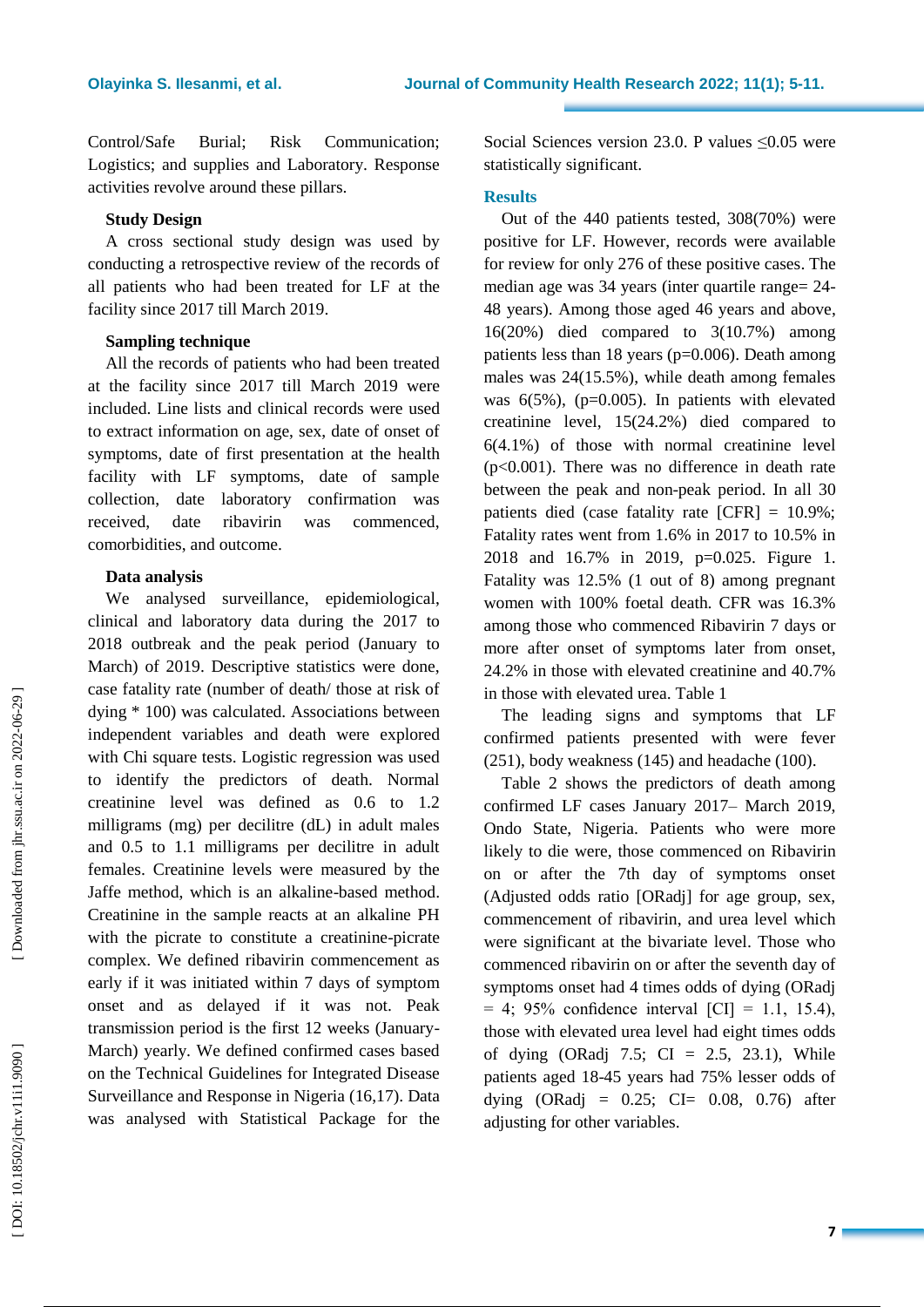| <b>Variable</b>                | <b>Died</b><br>$n$ (%) | <b>Alive</b><br>$n$ (%) | <b>Case Fatality</b><br>Rate % | ${\bf X}^2$ | <b>P-value</b> |
|--------------------------------|------------------------|-------------------------|--------------------------------|-------------|----------------|
| Age group (years)              |                        |                         |                                |             |                |
| < 18                           | 3(10.7)                | 25(89.3)                | 10.7                           | 10.12       | 0.006          |
| 18-45                          | 11(6.5)                | 157(93.5)               | 6.5                            |             |                |
| $\geq 46$                      | 16(20)                 | 64 (80)                 | 20                             |             |                |
| <b>Sex</b>                     |                        |                         |                                |             |                |
| Male                           | 24(15.5)               | 131 (84.5)              | 15.5                           | 7.77        | 0.005          |
| Female                         | 6(5)                   | 115(95)                 | 5                              |             |                |
| Commencement of Ribavirin      |                        |                         |                                |             |                |
| $<$ 7 days                     | 8(5.7)                 | 133(94.3)               | 5.7                            | 8.03        | 0.005          |
| $\geq$ 7 days                  | 22(16.3)               | 113(83.7)               | 16.3                           |             |                |
| Creatinine level               |                        |                         |                                |             |                |
| Elevated                       | 15(24.2)               | 47 (75.8)               | 24.2                           | 19.16       | < 0.001        |
| Normal                         | 6(4.1)                 | 139 (95.9)              | 4.1                            |             |                |
| Urea level                     |                        |                         |                                |             |                |
| $> 20$ mg/dL                   | 11(40.7)               | 16(59.3)                | 40.7                           | 31.89       | < 0.001        |
| $\leq$ 20 mg/dL                | 10(5.6)                | 170 (94.4)              | 5.6                            |             |                |
| Seasonality                    |                        |                         |                                |             |                |
| January - March (Surge period) | 15(8.5)                | 162(91.5)               | 8.5                            | 2.647       | 0.104          |
| April-December                 | 14 (14.9)              | 80 (85.1)               | 14.9                           |             |                |
| 20                             |                        |                         |                                |             |                |

Table 1. Factors associated with death among confirmed Lassa Fever cases January 2017–March 2019, Ondo State, Nigeria



**Figure 1 .** Case fatality rates of Lassa Fever, Federal Medical Centre, Owo, Ondo State, Nigeria, January 2017 to March 2019

**Table 2 .** Predictors of death among confirmed Lassa Fever cases January 2017 – March 2019, Ondo State, Nigeria

|                           | 95% CI of OR |       |              |         |  |  |
|---------------------------|--------------|-------|--------------|---------|--|--|
| <b>Characteristics</b>    | <b>AOR</b>   | Lower | <b>Upper</b> | p-value |  |  |
| Age group                 |              |       |              |         |  |  |
| <18                       | 0.25         | 0.03  | 2.48         | 0.24    |  |  |
| 18-45                     | 0.25         | 0.08  | 0.76         | 0.014   |  |  |
| $\geq 46$                 | 1            |       |              |         |  |  |
| <b>Sex</b>                |              |       |              |         |  |  |
| Male                      | 2.9          | 0.89  | 9.2          | 0.08    |  |  |
| Female                    | 1            |       |              |         |  |  |
| Commencement of Ribavirin |              |       |              |         |  |  |
| $\langle 7 \text{ days}$  | 1            |       |              |         |  |  |
| $\geq$ 7 days             | 4.1          | 1.06  | 15.42        | 0.04    |  |  |
| Urea level                |              |       |              |         |  |  |
| Abnormal                  | 7.5          | 2.47  | 23.08        | < 0.001 |  |  |
| Normal                    | 1            |       |              |         |  |  |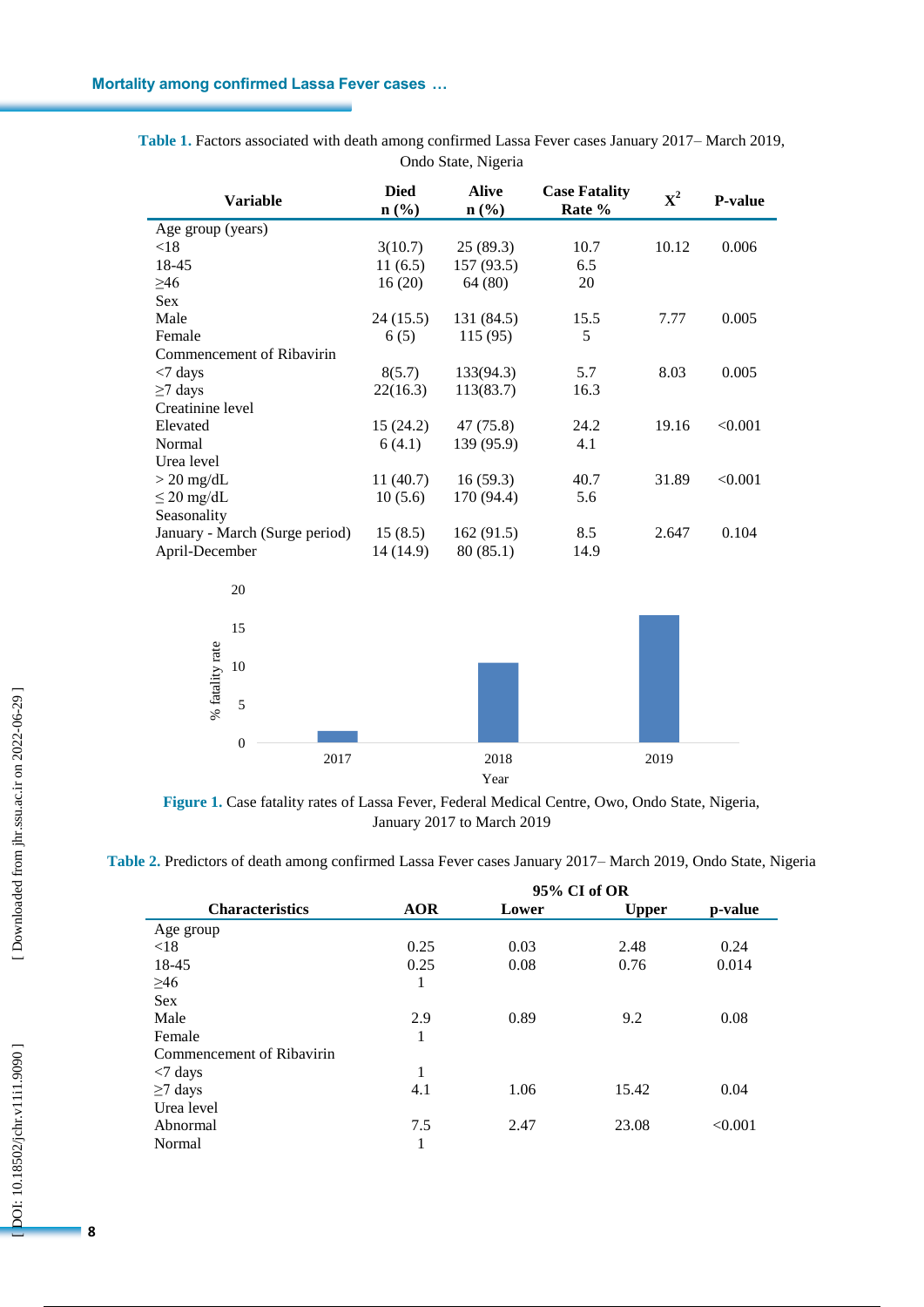#### **Discussion**

Our study was conducted at the FMC, Owo in Ondo State, Nigeria, a facility with an activated LF EOC. We reviewed the records of confirmed LF cases from January 2017 to March 2019. The CFR of the reviewed cases was 10.9%. This was lower than the national rates: the 2020 cumulative (week 1 -7) CFR was 17.6% and 21.1% for the same period in year 2019 (17). The CFR in this study was 20% among those aged 46 years and above . This is like previous studies that reported high CFRs among the elderly (7,18). The similarity of our findings with the reference literature agrees with the knowledge that advancements in age are associated with increased susceptibility to infections due to a waning of the immune system at such period.

We also found that fatality among infected pregnant women was 12.5%. The case fatality found out in this study contradicts the CF obtained in studies conducted among the general population in Nigeria during the 2016 LF outbreak. Buba et al. reported a CF of 59.6%, while Shehu et al. stated a CF of 36%, and corroborated by other studies (7,9,10). The disparity of our findings from these literatures could be explained by the early presentation of pregnant women at health facilities. The enrolment of pregnant women on weekly antenatal clinics could help identify suspected cases of LF early enough for commencement of treatment.

The study also showed that age, sex, period of commencement of ribavirin, creatinine and urea levels were significantly associated with mortality. The regression analysis showed that, unlike sex, the age, period of commencement of ribavirin and urea level were important predictors of death among LF cases. This has been alluded to by findings of other studies that the extremes of ages are strong predictors of dying from LF (14 ) . Patients who were 45 years or less in our study had about 75% odds of surviving the condition. This is very close to the higher CFR found in patients that were 50 years and above in a study that examined the clinical and laboratory predictors of LF outcome in a dedicated treatment facility in

Nigeria (12 ) . This is however, slightly different from the finding of a study that assessed the mortality among confirmed LF cases during the 2015 -2016 outbreak in Nigeria ( 8 ) . The difference s in these studies could be due to the differences in the periods within which both studies were conducted. Our study also reported higher mortality among patients who were relatively younger (30 years and older).

Our study again showed that the commencement of ribavirin early in the management of cases can reduce mortality from LF. Persons that had ribavirin instituted in their management after seven days of developing symptoms were four times more likely to die from LF compared to those that had it introduced earlier. This agrees with findings from previous studies ( 1 2 , 17). The absence of costs attached to LF treatments should be widely communicated through public health campaigns. LF awareness campaigns should not just be limited to free treatment availability but should also encompass the risk factors for LF as well as the modes of transmission (19, 20). This is likely to improve the chances of enrolment for LF -infected persons who may be dissuaded from seeking care due to the perceived cost of care. Furthermore, patients with abnormal urea level were almost eight times more likely to die from L F when compared with those with no apparently impaired blood urea. Acute kidney injury due to the direct effects of the virus on the kidney has though been strongly linked to death among LF positive ( 8 ). Kidney injury is associated with death among LF positive patients . LF positive patients with signs of renal compromise should have appropriate interventions incorporated early into their management to prevent adverse outcome.

#### **Strengths**

This study successfully identified that the LF outbreak occurs all -round the year. In spite of the huge contributions of the NCDC during the dry season, a response which ends annually in March, the need for sustained outbreak response in non peak period was highlighted in this study.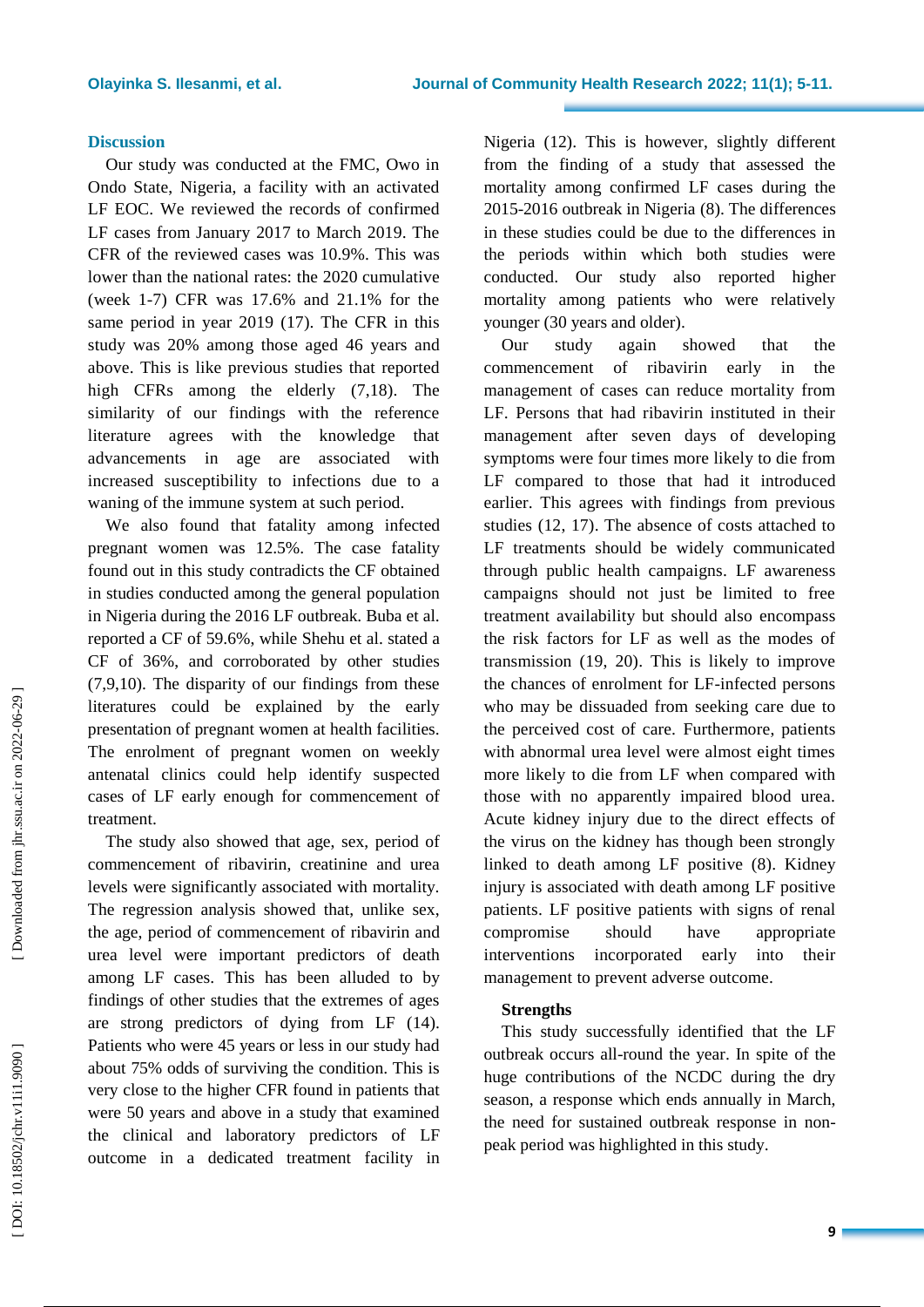#### **Limitations**

There are two limitations inherent in this study. The use of secondary data could have limited our findings. Also, the incompleteness of data in some areas for confirmed cases may have limited the findings. These limitations, however , do not question the credibility of the findings in this study. Future prospective research is required regarding the events of mortality among LF confirmed persons.

#### **Conclusion**

LF fatality increased between 2017 and 2019. More fatality occurred in males, and the predictors of death were older age , late commencement of treatment . Coordinated response is important during both peak and non -peak period to prepare adequately for subsequent outbreaks and to enable timely response. In addition, the national guidelines on the clinical management of LF should be strictly adhered to. Early presentation and high index of suspicion among health workers are possible factors that will aid prompt diagnosis , hence the need for early commencement of

#### treatment.

#### **Acknowledgements**

The authors are grateful to the Research Assistants who actively participated in the data extraction activity. Ethical approval was obtained from the Health Research Ethics Committee of FMC, Owo on 1st March, 2019 (FMC/OW/380/VOL. LXVII/187).

#### **Conflict of interests**

The authors declare no competing interest. No external funding was received for this study. The authors take complete responsibility for the integrity and accuracy of the data.

#### **Authors' contributions**

O.S.I . , O.O.A. and C.A designed the study; O.S.I, O.O.A., N.A.A., O.E.O. T.O.J., T.T.A. and I.A.A. contributed to data collection; O.S.I., analysed the data and wrote the initial draft of the manuscript, all authors contributed to writing, editing, reviewing the manuscript for important intellectual content.

## **References**

- 1. Salami K, Gsell PS, Olayinka A, et al. Meeting report: WHO consultation on accelerating Lassa fever vaccine development in endemic countries. Vaccine. 2020;38(26):4135 -4141.
- 2. Ijarotimi IT, Ilesanmi OS, Aderinwale A, et al. Knowledge of Lassa fever and use of infection prevention and control facilities among health care workers during Lassa fever outbreak in Ondo State, Nigeria. Pan African Medical Journal. 2018; 30: 56.
- 3.McCormick JB. Lassa fever. In: Saluzzo JF, Dodet B, editors. Emergence and Control of Rodent -borne Viral Diseases. Paris: Elsevier; 1999. pp. 177 –795.
- 4.Kennlyside RA, McCormick JB, Webb PA, et al. Case -control study of Mastomys natalensis and humans in Lassa virus -infected households in Sierra Leone. American Journal of Tropical Medicine and Hygiene. 1983;32(4):829 –37.
- 5.Ajayi NA, Nwigwe CG, Azuogu BN, et al. Containing a Lassa fever epidemic in a resource -limited setting: outbreak description and lessons learned from Abakaliki, Nigeria (January -March 2012. International Journal of Infectious Diseases. 2013; 17(11):e1011 –6.
- 6.World Health Organization. Lassa fever. Available from: https://www.who.int/news -room/fact -sheets/detail/lassa fever. Accessed 20 November 2020.
- 7.Akpede GO, Asogun DA, Okogbenin SA, et al. Lassa fever outbreaks in Nigeria. Expert Review of Anti -Infective Therapy. 2018;16(9):663 –666.
- 8. Olayemi A, Cadar D, Magassouba N, et al. New Hosts of The Lassa Virus. Scientific Reports.2016;3 -6.
- 9. Buba MI, Dalhat MM, Nguku PM, et al. Mortality Among Confirmed Lassa Fever Cases During the 2015 –2016 Outbreak in Nigeria. American Journal of Public Health.2018;108(2):262 –4.
- 10. Shehu NY, Gomeri P, Isa SE, et al. Lassa fever 2016 outbreak in Plateau State, Nigeria The changing epidemiology and clinical presentation. Frontiers in Public Health *.* 2018;6:232. doi: 10.3389/fpubh.2018.00232